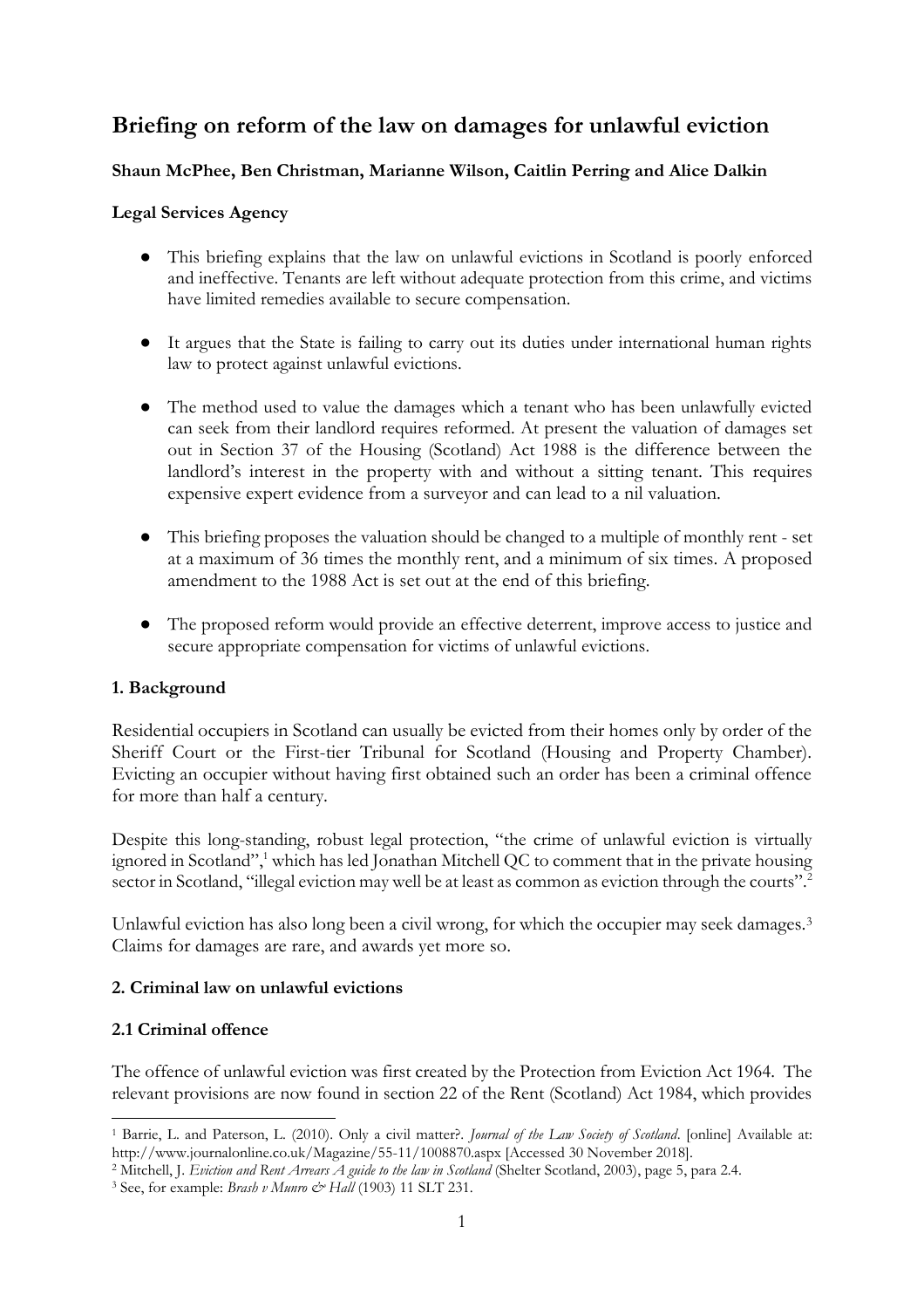that "if any person unlawfully deprives the residential occupier of any premises of his occupation of the premises or any part thereof or attempts to do so he shall be guilty of an offence". These provisions extend to most types of residential tenancy in Scotland, including assured-, short assured-, and private residential tenancies, and crucially protect occupiers other than tenants.

#### **2.2 Enforcement**

Anecdotal evidence suggests that unlawfully evicted occupiers who approach the police continue to be told that unlawful eviction is a civil matter.<sup>4</sup> This has been documented for more than a decade, and is routinely encountered by housing law practitioners.

We submitted freedom of information requests to both Police Scotland and the Crown Office and Procurator Fiscal Service (COPFS), to identify the number of complaints of unlawful eviction, referrals for prosecution, and convictions.

Police Scotland was unable to confirm the number of complaints received. COPFS released partially redacted data, but these provide that it received 153 complaints in the five years to 31 March 2018. It proceeded against between 56 and 59 people in that time, being an average of around 11 per year. Such proceedings resulted in a minimum of three and a maximum of 12 convictions, being a conviction rate of between 5% and 21%.

The average conviction rate in Scotland has remained relatively stable in recent years, at around 86%. This varies between offences – ranging from 39% for rape and attempted rape, to 92% for shoplifting. That the conviction rate for unlawful eviction falls far below that of notoriously challenging sexual offences cases, is cause for serious concern.

| Unlawful eviction charges reported to COPFS |         |         |         |         |         |  |  |  |
|---------------------------------------------|---------|---------|---------|---------|---------|--|--|--|
|                                             | 2013/14 | 2014/15 | 2015/16 | 2016/17 | 2017/18 |  |  |  |
| Local<br>Authority                          | $\ast$  |         |         |         |         |  |  |  |
| Police<br>Scotland                          | $\ast$  | 32      | 46      | 19      | 21      |  |  |  |
| Total                                       |         |         |         |         |         |  |  |  |

\* indicates that COPFS refused disclosure of exact numbers, from which we can infer that the number is between one and four, or would allow calculation of a number which is between one and four.

| Outcomes (where prosecution pursued) |         |         |         |         |         |  |  |
|--------------------------------------|---------|---------|---------|---------|---------|--|--|
|                                      | 2013/14 | 2014/15 | 2015/16 | 2016/17 | 2017/18 |  |  |
| Convicted                            | $\ast$  | $^\ast$ | ж       |         |         |  |  |
| <b>Not</b><br>Convicted              |         | $\ast$  |         |         |         |  |  |
| Ongoing                              |         |         | $\ast$  |         | $\ast$  |  |  |
| No Further<br>Action                 | $\ast$  |         | 10      |         |         |  |  |
| Total                                |         |         | 25      |         | $\ast$  |  |  |

<sup>4</sup> L Barrie, ''It's a civil matter …' a summary report on the unlawful eviction of private sector tenants' (Govan Law Centre, 2008). Shelter Scotland. Shelter Scotland, 'Illegal eviction: know your rights campaign briefing' (Shelter Scotland, 2014).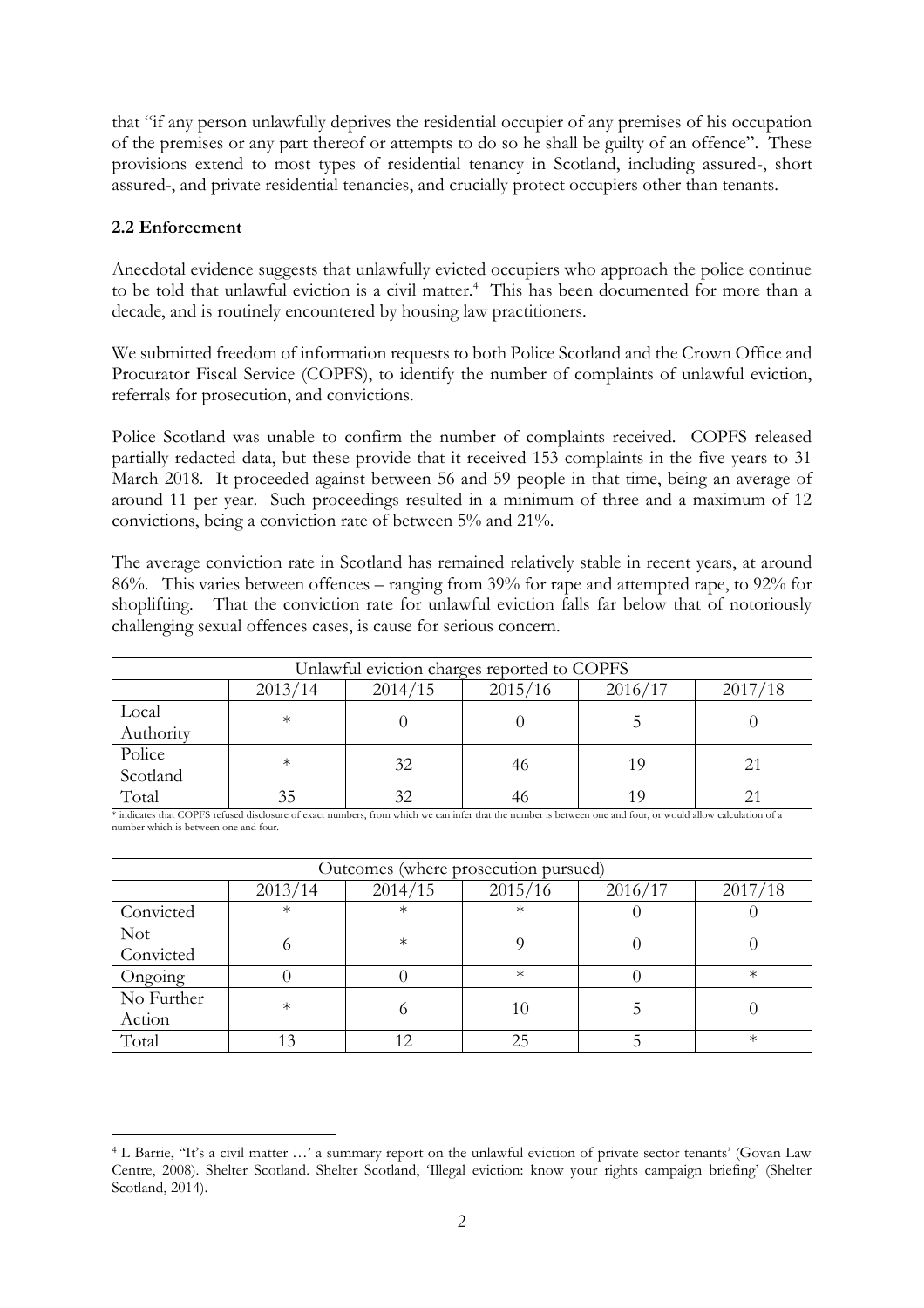## **3. Civil law on unlawful evictions**

#### **3.1 Civil damages**

Police often fail to investigate reports of unlawful eviction. Local authorities, as the principal regulators of landlords, often fail to take action to remove perpetrators from the market. This leaves victims with little option for justice, but to pursue civil damages.

In addition to the common law, there is a statutory scheme of damages for unlawful eviction contained in section 37 of the Housing (Scotland) Act 1988. The value of such an award is to be calculated as the difference between the landlord's interest in the property with and without a sitting tenant.

During the passage of the 1988 Act through Parliament, the justification given for this method of valuing damages was that it would address the large profits which could be made by a landlord unlawfully evicting their tenant to convert the building into flats for sale. There are a number of problems with this valuation method, not least that landlords may seek to unlawfully evict tenants for several other reasons, including rent arrears, anti-social behaviour, landlord-tenant disputes such as disrepair problems or a landlord or family member wanting to move into the tenancy.

The measure of damages introduced by the 1988 Act was originally a hefty penalty, carefully designed to weed out Rachmanism. It has, however, reduced in potency over time by the dilution of tenants' rights, upward trends in the property market, and an expansion of the private rented sector. For modern tenancies in larger cities, damages will often be nil.

Besides the fundamental problems that the valuation can often result in nil statutory damages being due to the tenant and bear little relation to the harm which has been caused by an unlawful eviction, obtaining a valuation creates additional difficulty for tenants. In order to obtain an objective, authoritative valuation which is necessary to pursue a claim for statutory damages, a tenant must instruct a chartered surveyor to prepare a report. These reports cost several hundred pounds on average, a significant initial outlay which can create a barrier to access to justice for those tenants who are ineligible for legal aid.

The formulation in the 1988 Act is archaic, impractical, and inaccessible; it presents a very real barrier to access to justice and has a limited deterrent effect.

## **3.2 Civil litigation**

The First-tier Tribunal has made an award of damages for unlawful eviction just once in its, admittedly limited, history.<sup>5</sup> In all other cases, applications for statutory damages have been rejected – either on procedural grounds, or due to specification of damages.<sup>6</sup> Even before the

<sup>5</sup> *Baral v Arif and Arif* FTS/HPC/PR/18/2712. The First-tier Tribunal was established on 1 December 2016.

<sup>6</sup> *Seui v Bardill* FTS/HPC/PR/19/0094 failed because the party litigant applicant failed to substantiate their valuation of the claim; *Adderley v Mearns* FTS/HPC/PR/19/1442 was not admitted because it was "frivolous"; *Ramirez-Stich v Strachan and Strachan* FTS/HPC/PR/18/1506 failed because a surveyor's report produced a nil valuation; *Fraser v Calveley* FTS/HPC/PR/18/0005 failed because the applicant claimed common law damages under the rule for statutory damages; etc.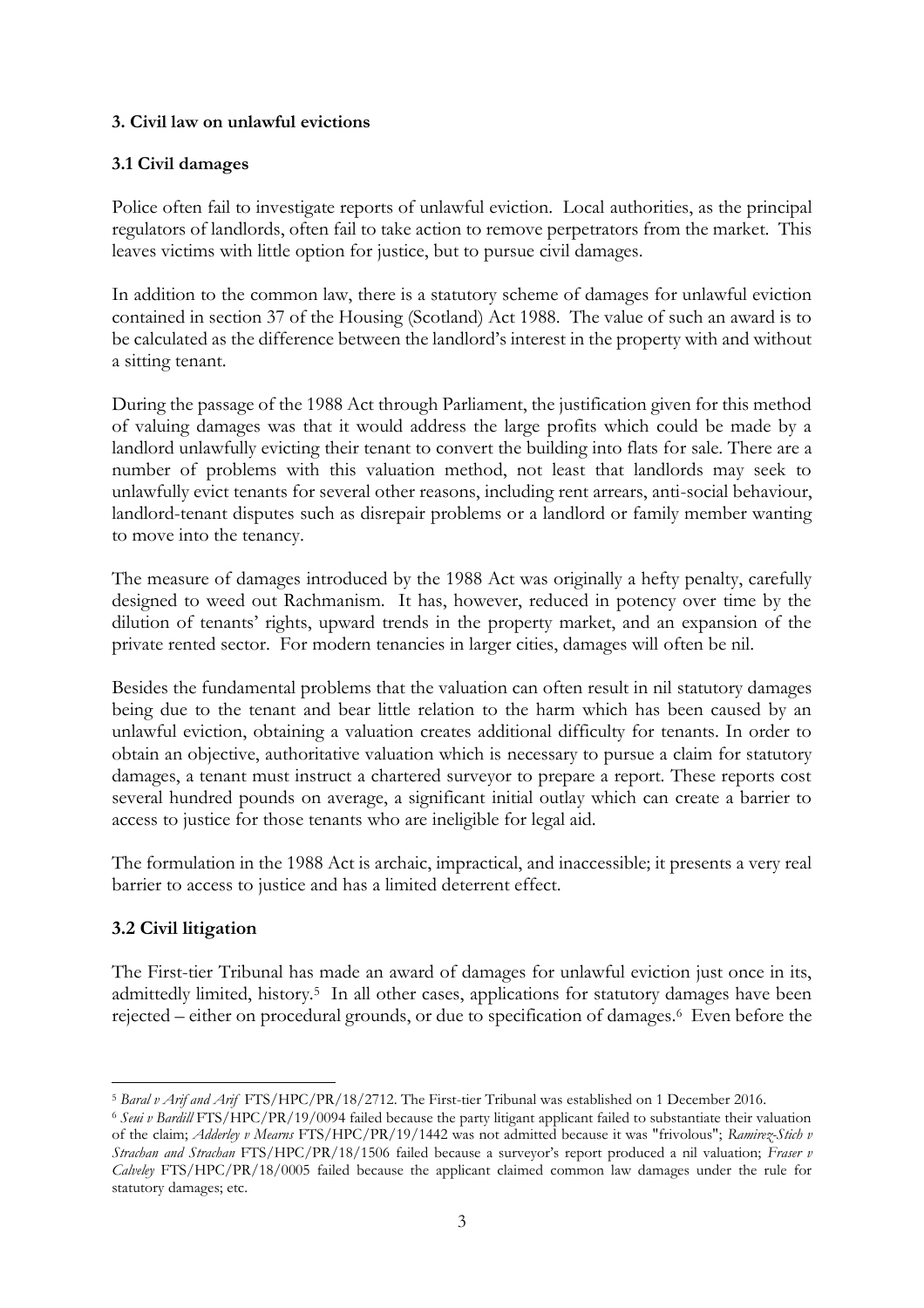sheriff courts, cases have been rare, and damages even rarer; the total value of awards in reported cases is  $f$ ,71,000 across four cases.<sup>7</sup>

As mentioned above, a claim for damages as measured by the 1988 Act requires the leading of a surveyor's report. This is entirely at odds with the nature of tribunals, and particularly the overriding objective – to deal with the proceedings justly, including dealing with proceedings in a manner which is proportionate to the complexity of the issues and resources of the parties.

## **4. International human rights law on unlawful evictions**

'Forced evictions' (a broad term which encompasses unlawful evictions in Scots law)<sup>8</sup> threaten the enjoyment of the right to adequate housing and of respect for a person's home, but may also result in a violation of other associated human rights, including "civil and political rights, such as the right to life, the right to security of the person, the right to non-interference with privacy, family… and the right to the peaceful enjoyment of possessions".<sup>9</sup>

Moreover, the United Kingdom is party to several international human rights instruments aimed at specific groups.<sup>10</sup> As these may be considered particularly vulnerable to the threat of unlawful eviction, international human rights law demands an additional layer of protection.

## **4.1 ICESCR 1966 and ICCPR 1966**

The human right to adequate housing is recognised in Article 11(1) of the International Covenant on Economic, Social and Cultural Rights 1966. It has been interpreted as requiring protection against forced evictions which have long been recognised as constituting a "gross violation of human rights".<sup>11</sup> Security of tenure has been acknowledged as a core element contained within the scope of the right to adequate housing.<sup>12</sup>

An additional right is enshrined in Article 17 of the International Covenant on Civil and Political Rights 1966 which provides that:

*1. No one shall be subjected to arbitrary or unlawful interference with his privacy, family, home or correspondence, nor to unlawful attacks on his honour and reputation.*

*2. Everyone has the right to the protection of the law against such interference or attacks.*

<sup>7</sup> £15,000 in *Mackay v Leask* 1996 Hous. L.R. 94; £33,000 in *Scott v Thomson* 2002 Hous. LR. 114; £7500 in *Anderson v Cluny Investment Service Ltd* 2004 Hous. LR 102; and £16,000 in *Baral v Arif and Arif* FTS/HPC/PR/18/2712

<sup>8</sup> Defined as "the permanent or temporary removal against their will of individuals, families and/or communities from the homes and/or land which they occupy, without the provision of, and access to, appropriate forms of legal or other protection", UN CESCR, 'General Comment 7' (1997), para 3.

<sup>9</sup> UN CESCR, 'General Comment 7' (1997), para 4.

<sup>10</sup> Convention on the Elimination of All Forms of Racial Discrimination, Art.5(e)(iii); Convention on the Elimination of All Forms of Discrimination Against Women, Art. 14(2); Convention on the Rights of the Child, Art. 27; Convention Relating to the Status of Refugees, Art. 21.

<sup>11</sup> UNCHR, Resolution 1993/77, paragraph 1.

<sup>12</sup> UN CESCR, 'General Comment No. 4. The Human Right to Adequate Housing' (1991).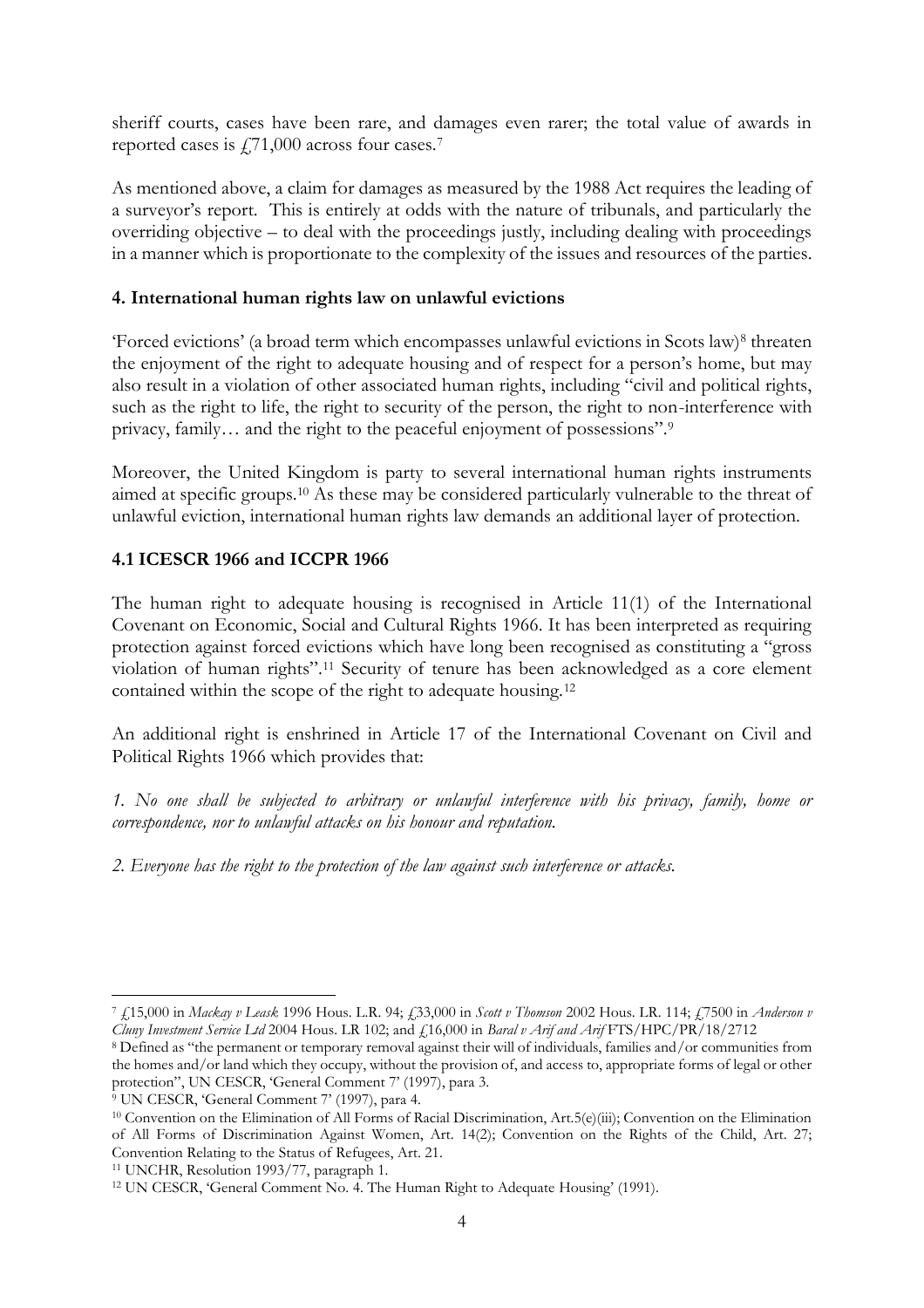## **4.2 ECHR – Article 8 and A1P1**

Article 8 of the European Convention on Human Rights establishes the right to respect for private and family life, home and correspondence. The term 'home' does not depend on formal legal ownership of residential property. Rather, factual occupation and sufficiently continuous links are the relevant deciding factors.<sup>13</sup> Interpretation of the term has extended to instances in which the right to occupy the property has finished<sup>14</sup> or those in which the lease is not in the individual's name.<sup>15</sup>

Article 1 of Protocol 1 (A1P1) establishes the right to property and the entitlement to peaceful enjoyment of possessions. The term 'possessions' refers to corporeal and incorporeal property - such as a lease.<sup>16</sup> Where an individual enters into a tenancy, they acquire the entitlement to occupy the relevant property and this entitlement falls within the scope of A1P1.

Article 8 and A1P1 are often claimed concurrently in cases of dispossession or eviction. A1P1 provides protection for tenants in relation to their legal entitlement to occupy and establishes the need for both remedial and enforcement measures to ensure this. Where the individual's legal entitlement has come to an end, their right to occupy may still be guaranteed by Article 8, under which greater emphasis is placed upon the individual's identity and self-determination in relation to their right not to be dispossessed.

## **4.3 Legal obligations applicable to unlawful evictions**

States have three key positive duties to protect against unlawful evictions. First, states must ensure that the law is enforced against third parties who carry out unlawful evictions.<sup>17</sup> Second, they must ensure that legislative and other measures are adequate to prevent and, if appropriate, punish unlawful evictions carried out by private persons or bodies.<sup>18</sup> Third, States should review relevant legislation and policies to ensure they are compatible with their obligations and repeal or amend any legislation or policies which are inconsistent with their obligations.<sup>19</sup>

In Scotland the law is frequently not enforced against third parties who carry out unlawful evictions and the legislative and policy measures in place are inadequate for the effective prevention of unlawful evictions and punishment of offenders. The relevant legislation and policies require reform to align with international human rights standards.

## **5. Proposal for reform**

Our proposal is a simplified measure of statutory damages for unlawful eviction: a multiple of the monthly rent payable for the property. We recommend that this is set at a maximum of 36 times the monthly rent, and a minimum of six times. Our proposed modification of Section 37 of the Housing (Scotland) Act 1988 is set out in the appendix below.

<sup>13</sup> *Winterstein and Others v France*, 2701/07 (17 October 2013) at 141.

<sup>14</sup> *McCann v the United Kingdom*, 19009/04 (13 July 2008) at 50.

<sup>15</sup> *Prokopovich v Russia*, 58255/00 (18 January 2005) at 36.

<sup>16</sup> *Stretch v the United Kingdom*, 44277/98 (6 November 2001) at H3.

<sup>17</sup> UN CESCR, 'General Comment 7' (1997), para 8.

<sup>18</sup> UN CESCR, 'General Comment 7' (1997), para 9. *Bărbulescu v. Romania*, 61496/08 (5 September 2017) at 108. ECHR Article 13 (right to an effective remedy).

<sup>19</sup> UN CESCR, 'General Comment 7' (1997), para 9.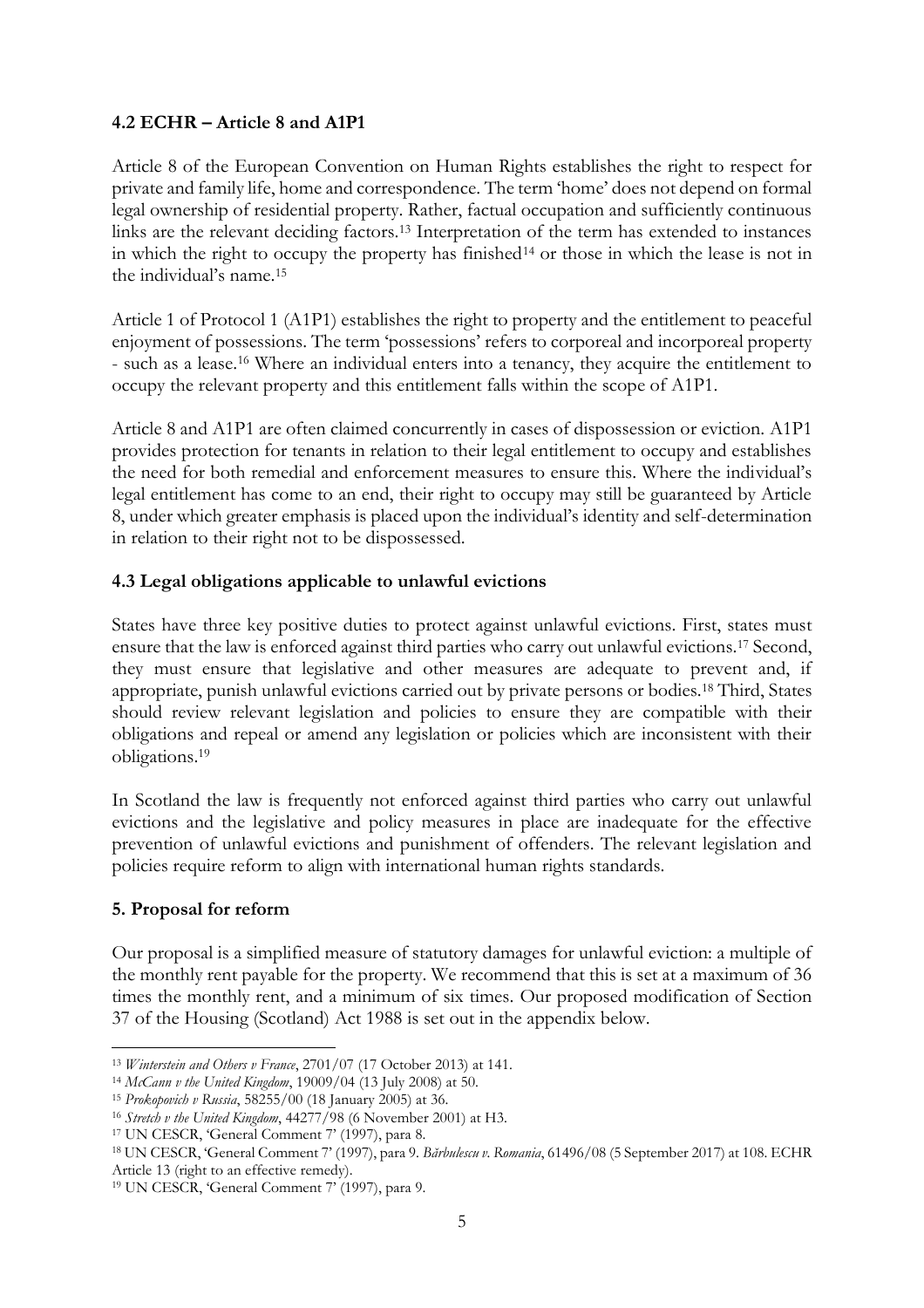This proposal would address the two main problems caused by the current valuation method. First, it would remove the possibility of there being any nil award of damages due to a tenant who has been a victim of an unlawful eviction. This would provide a significant deterrent to landlords and their agents when considering such actions, and would ensure an adequate level of compensation to victims. Second, it would remove the need for a victim to instruct a surveyor's report and the barrier to access to justice which this can present.

Models for damages of this nature can already be found on the statute book. Where a tenant pays a security deposit but the landlord fails to lodge it with an approved escrow-like scheme, the tribunal may award the tenant a sum not exceeding three times the deposit.<sup>20</sup> Similarly, where a landlord misleads a tenant into giving up possession, or misleads the tribunal into granting an eviction order – such as by falsely claiming that they intend to sell the property – the tribunal may make a wrongful termination order, including payment to the tenant of a sum not exceeding six times the monthly rent.<sup>21</sup>

Any scheme of damages should reflect the gravity of unlawful eviction, serve as a robust deterrent to landlords, and adequately compensate occupiers for the loss of their home. We recognise that awards at the levels proposed may, at first, appear excessive. However, this level is entirely consistent with awards in decided cases using the formulation prescribed in the 1988 Act. In *Mackay v Leask*, <sup>22</sup> an unlawfully evicted tenant was awarded 46 times the monthly rent. In *Anderson v Cluny Investment Service Ltd*, <sup>23</sup> the award was 30 times.

<sup>20</sup> Tenancy Deposit Schemes (Scotland) Regulations 2011, ss 9 and 10.

<sup>21</sup> Private Housing (Tenancies) (Scotland) Act 2016, ss 57, 58, and 59.

<sup>22</sup> 1996 Hous LR 94.

<sup>23</sup> 2004 SLT (Sh Ct) 37.